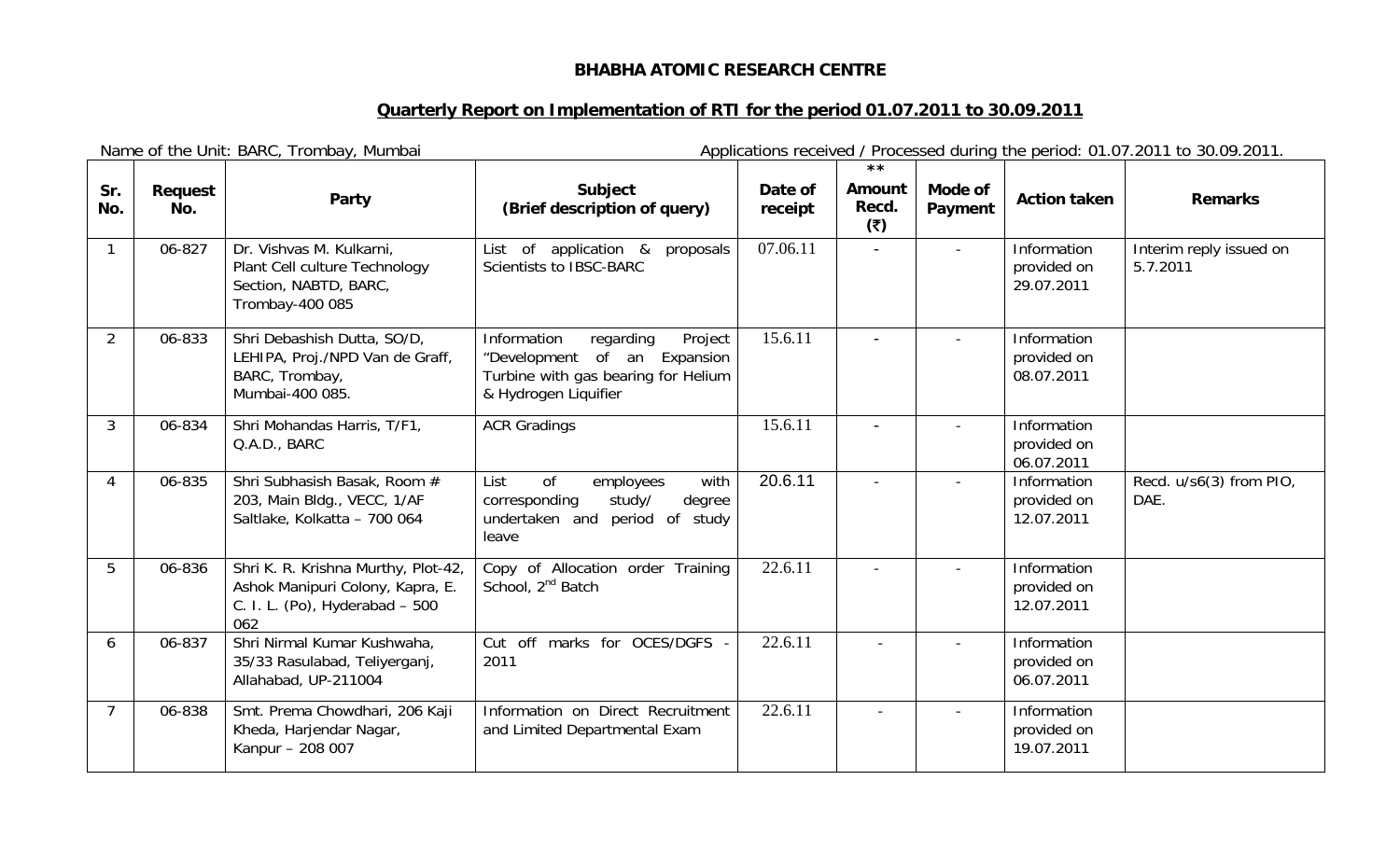|            |                |                                                                                                                          |                                                                                                  |                    | $\star \star$                 |                          |                                              |                                                     |
|------------|----------------|--------------------------------------------------------------------------------------------------------------------------|--------------------------------------------------------------------------------------------------|--------------------|-------------------------------|--------------------------|----------------------------------------------|-----------------------------------------------------|
| Sr.<br>No. | Request<br>No. | Party                                                                                                                    | Subject<br>(Brief description of query)                                                          | Date of<br>receipt | <b>Amount</b><br>Recd.<br>(5) | Mode of<br>Payment       | <b>Action taken</b>                          | <b>Remarks</b>                                      |
| 8          | 06-839         | Shri Debashish Dutta, SO/D,<br>LEHIPA Proj/NPD, Van-de-graf<br>Bldg., BARC                                               | Application for transfer to RRCAT<br>Indore                                                      | 23.6.11            |                               |                          | Information<br>provided on<br>22.7.2011      |                                                     |
| 9          | 06-840         | Dr. A. Sankaranarayanan<br>1-Anand Bhavan, Breach Candy,<br>Mumbai 400 026                                               | Data on Chemical Hormesis in BARC<br>Community                                                   | 23.6.11            |                               | $\overline{\phantom{a}}$ | Information<br>provided on<br>06.07.2011     |                                                     |
| 10         | 06-841         | Dr. Sudhir Dahiya, C-31,<br>Ujjawalnagar, Sipat,<br>Bilaspur (CG) - 495555                                               | Rules for payment of Gratuity                                                                    | 23.6.11            |                               |                          | Information<br>provided on<br>06.07.2011     | Fee and original<br>application recd. on<br>28.6.11 |
| 11         | 06-842         | Shri Devidas P. Chikane, Bdlg.1,<br>Room 17, Ganesh Apartment,<br>Chitranjandas Road, Dombivali(E),<br>Thane-421 201     | Details of officials selected in I.I.T.<br>& sponsored for P.G. Programme.                       | 27.6.11            |                               | $\overline{\phantom{a}}$ | Information<br>provided on<br>24.8.11        | Interim reply issued on<br>22.7.2011.               |
| 12         | $06 - 843(1)$  | Shri Rajendra P.Madgaonkar,<br>TMS, BARC, Trombay, Mumbai                                                                | <b>of</b><br><b>BARC</b><br>Attendance<br>record<br>employees.                                   | 27.6.11            |                               |                          | Information<br>provided on<br>14.07.2011     |                                                     |
| 13         | $06 - 843(2)$  | Shri Rajendra P.Madgaonkar,<br>TMS, BARC, Trombay, Mumbai                                                                | Reason for termination of services<br>of Shri Vijay Kadam.                                       | 27.6.11            |                               |                          | Information<br>provided on<br>07.07.2011     |                                                     |
| 14         | 06-844         | Shri Vinit Sahdev Pawar, A/3,<br>Shivtej Soc., in front of Y.C.S.<br>School, Utkarsh Nagar,<br>Bhandup(W), Mumbai-400078 | of regulation/ notification<br>Copy<br>stating the height restriction around<br><b>BARC</b> area | 27.6.11            |                               | $\overline{\phantom{a}}$ | Information<br>provided on<br>06.07.2011     |                                                     |
| 15         | 06-846         | Shri R.P. Thorat, A/104, Shree<br>Shiv Sai Palace, Siddharth Nagar,<br>Vasind(W), Tal.Shahapur,<br>Distt. Thane-421 604  | Influence Zone and restrictions on<br>development of buildings from<br>periphery of BARC         | 30.6.11            |                               | $\overline{\phantom{a}}$ | Information<br>provided on<br>13.07.2011     |                                                     |
| 16         | 06-847         | Shri Deepak Vohra, R2-84, Block-<br>B, Old Roshan Pura Extension,<br>Najafgarh, New Delhi - 110 043                      | Marks secured in OCES / DGFS 2011                                                                | 30.6.11            |                               |                          | Information<br>provided on<br>14.07.2011     |                                                     |
| 17         | 06-848         | Maj. Gen (Retd.) S. G.<br>Vombatkere, 475, 7th Main Road,<br>Vijaya Nagar 1st Stage, Mysore -<br>570017.                 | Chemical generated by the industrial<br>& technical processes by RMP,<br>Mysore                  | 01.07.11           | 10                            | <b>IPO</b>               | $*$ Trd u/s 6(3)<br>to PIO, RMP<br>on 5.7.11 |                                                     |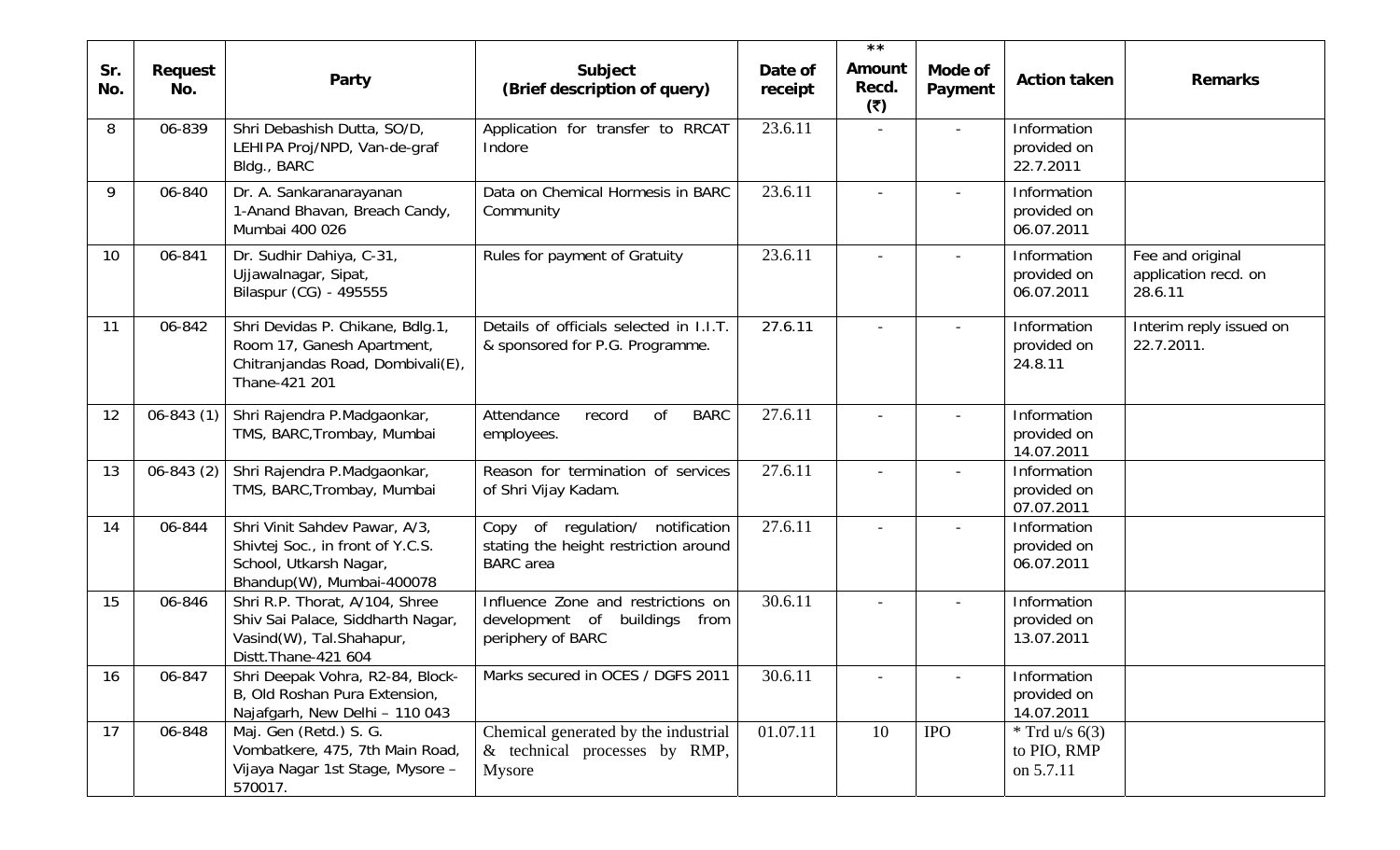| Sr.<br>No. | Request<br>No. | Party                                                                                                                                | Subject<br>(Brief description of query)                                           | Date of<br>receipt | $\star \star$<br><b>Amount</b><br>Recd. | Mode of<br>Payment       | <b>Action taken</b>                             | <b>Remarks</b>                                                |
|------------|----------------|--------------------------------------------------------------------------------------------------------------------------------------|-----------------------------------------------------------------------------------|--------------------|-----------------------------------------|--------------------------|-------------------------------------------------|---------------------------------------------------------------|
|            |                |                                                                                                                                      |                                                                                   |                    | (5)                                     |                          |                                                 |                                                               |
| 18         | 06-849         | Shri Ajay Kumar Singh, C/o<br>Rajendra Pawar, House No.10,<br>Room No.8, Old JNU Campus,<br>New Delhi - 110 016                      | Marks secured in OCES / DGFS<br>2011                                              | 04.07.11           | 10                                      | <b>IPO</b>               | Information<br>provided on<br>18.07.2011        |                                                               |
| 19         | 06-850         | Shri Akash M. Saraf, SO/C, CDM,<br><b>BARC</b>                                                                                       | Departmental Qualifying Exam                                                      | 06.07.11           | 10                                      | Cash                     | Inf. provided<br>on 02.08.11                    |                                                               |
| 20         | 07-851         | Shri R.B. Raut, Ganeshwadi,<br>Po. Waduj, Tal. Khatau, Distt.<br>Satara-415506                                                       | Appointment letter for the post of<br>Nurse/A                                     | 06.07.11           | 10                                      | IPO*                     | Inf. provided<br>on 30.08.11                    | Court fee stamp not<br>acceptable -Fee received<br>on 23.8.11 |
| 21         | 07-852         | Shri Mayank Thapliyal, 5-B, Pocket<br>J And K, Dilshad Garden, Delhi -<br>110095                                                     | Final selection details for admission<br>to BARC Trg.School                       | 07.07.11           | 10                                      | <b>IPO</b>               | Information<br>provided on<br>22.07.2011        |                                                               |
| 22         | 07-853         | Shri Mohammed Abrar, C-9/4,<br>RRCAT Colony, Indore-452 013                                                                          | Nature of work & responsibilities of<br>a Foreman 'A' and above etc               | 13.07.11           | Paid at<br><b>DAE</b>                   | $\overline{\phantom{a}}$ | Inf. provided<br>on 17.8.11                     | Recd. u/s 6(3) from PIO,<br>DAE.                              |
| 23         | 07-854         | Shri Rajendra P. Madgaonkar,<br>TMS, BARC, Trombay, Mumbai                                                                           | Copies of documents pertaining to<br>Compulsory retirement of Shri Vijay<br>Kadam | 14.07.11           | 10                                      | Cash                     | Information<br>provided on<br>21.07.2011        |                                                               |
| 24         | 07-855         | Shri Kiran S. Jikamade, UDC<br>AFD, BARC                                                                                             | ACR Gradings and eligibility for<br>promotion                                     | 19.07.11           | 10                                      | Cash                     | Inf. provided<br>on 11.8.11                     |                                                               |
| 25         | 07-856         | Shri Amit Gautam, House No. 556,<br>Gali No. 3, Shankar Garden,<br>Bahadur Ghar - 124 507<br>(Haryana).                              | Measures taken to curtail the<br>harassment of Females at Work<br>Place -         | 19.07.11           | 10                                      | <b>IPO</b>               | Inf. provided<br>on 12.8.11                     | Issued in Hindi                                               |
| 26         | 07-857         | Shri B. P. Arote, Brahmanwada<br>Co-op. Soc., 2/2 Modi Shet Chawl,<br>J.D. Ambekar Marg, Ambewadi,<br>Kala Chowki, Mumbai - 400 033. | Details of bank account where salary<br>of employ is credited                     | 19.07.11           | $\overline{\phantom{a}}$                | Court Fee<br>Stamp       | Trd. $u/s$ $6(3)$ to<br>PIO, DPS on<br>22.07.11 |                                                               |
| 27         | 07-858         | Shri Kishore M. Kende, Plot No. 2,<br>Road No. 9, Sector - 12, New<br>Panvel (E) - 410206                                            | Details of Shri Om Prakash Parmar                                                 | 19.7.11            | 10                                      | Cash                     | Inf. denied on<br>22.07.2011                    | No record available.                                          |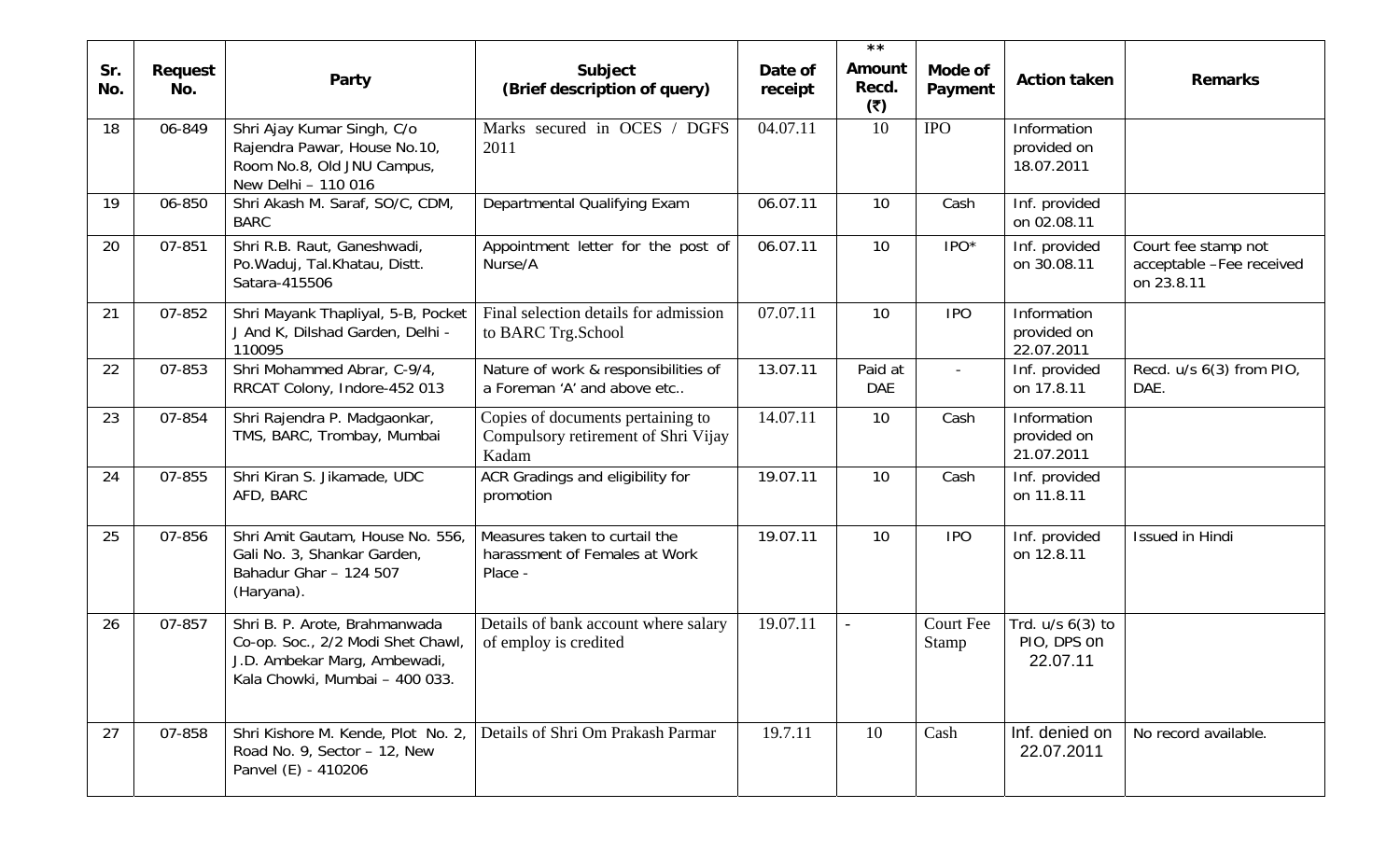| Sr.<br>No. | Request<br>No. | Party                                                                                                                           | Subject<br>(Brief description of query)                                                                                         | Date of<br>receipt | $\star \star$<br>Amount<br>Recd. | Mode of<br>Payment      | <b>Action taken</b>          | <b>Remarks</b>                                |
|------------|----------------|---------------------------------------------------------------------------------------------------------------------------------|---------------------------------------------------------------------------------------------------------------------------------|--------------------|----------------------------------|-------------------------|------------------------------|-----------------------------------------------|
| 28         | 07-859         | Shri Rahul Verma, Flat No.2, 1st<br>Floor, B-36, Panchsheel<br>Vihar(Malviya Nagar), New Delhi-<br>110017.                      | <b>Emergency Response Plans &amp;</b><br>Medical Preparedness for Chem.Bio,<br>Radiological & Nuclear<br>Disasters/Emergencies. | 21.7.11            | (5)                              | Paid at<br><b>NDMA</b>  | Inf. provided<br>on 12.8.11  | Recd. u/s 6(3) from PIO,<br>DAE.              |
| 29         | 07-860         | Shri Subodh Kumar, S/o.Shiv<br>Nandan Prasad, At-Barheta, PO-<br>Jamuara Kala, Via-Bankey Bazar,<br>Distt.Gaya-824217, Bihar.   | Marks details of OCES/DGFS-2011.                                                                                                | 26.7.11            | 10                               | <b>IPO</b>              | Inf. provided<br>on 9.8.11   | * Recd. via e-mail. Fee<br>received on 9.8.11 |
| 30         | 07-861         | Shri Ashutosh Tiwari, Tau ji ki<br>Bldg., House No.6, Room No.10,<br>Near C/5, Bersarai, Opp. JNU,<br>New Delhi-110016.         | Marks details of OCES/DGFS-2011.                                                                                                | 26.7.11            | 10                               | <b>IPO</b>              | Inf. provided<br>on 8.8.11   |                                               |
| 31         | 07-862         | Shri Akash M. Saraf, CDM, BARC,<br>Trombay, Mumbai - 85                                                                         | Information regarding TO, SO & SA<br>in BARC                                                                                    | 27.7.11            | 10<br>4 DC                       | Cash                    | Inf. provided<br>on 26.8.11  | DC received on 29.8.11                        |
| 32         | 07-863         | Shri Akash M. Saraf, CDM, BARC,<br>Trombay, Mumbai - 85                                                                         | Information regarding TC&TSC in<br><b>BARC &amp; its decisions</b>                                                              | 27.7.11            | 10<br>10 DC                      | Cash                    | Inf. provided<br>on 26.8.11  | DC received on 29.8.11                        |
| 33         | 07-864         | Ms. Aishwarya Madineni, 60,<br>Wellington Street, Richmond<br>Town, Bangalore - 560 025.                                        | Details of the agreements signed in<br>the areas of Nuclear Research &<br>Training, Nuclear Safety & Nuclear<br>Waste Mgmt.     | 27.7.11            |                                  | Paid at<br><b>NPCIL</b> | Inf. provided<br>on 10.8.11  | Recd. u/s 6(3) from PIO,<br>DAE.              |
| 34         | 07-865         | Shri Jugal Pandya, S/o.Shri Harish<br>Chandra Pandya, Brahman<br>Mohalla, Partapur Tehsil, Garhi<br>Distt. Banswara, Rajasthan. | Posting of Cadre Officers                                                                                                       | 28.7.11            |                                  | Paid at<br>DAE.         | Inf. provided<br>on 19.8.11  |                                               |
| 35         | 08-866         | Shri Rajendra Prasad, 97/A, North<br>Malaka, Allahabad- 211001, UP                                                              | Details about written test and<br>interview for OCES/DGFS-2011                                                                  | 1.8.11             | 10                               | <b>IPO</b>              | Inf. provided<br>on 17.08.11 |                                               |
| 36         | 08-867         | Shri Narendra Kumar,<br>O-58, Chanakya Place, Part-II,<br>Janak Puri, Nr Dalbir Cycle Shop,<br>New Delhi - 110 058.             | Details of intimation regarding<br>purchase of flat by Shri Praveen K.<br>Singh SO/D, BARC                                      | 1.8.11             |                                  | Paid at<br><b>CVC</b>   | Inf. provided<br>on 17.08.11 |                                               |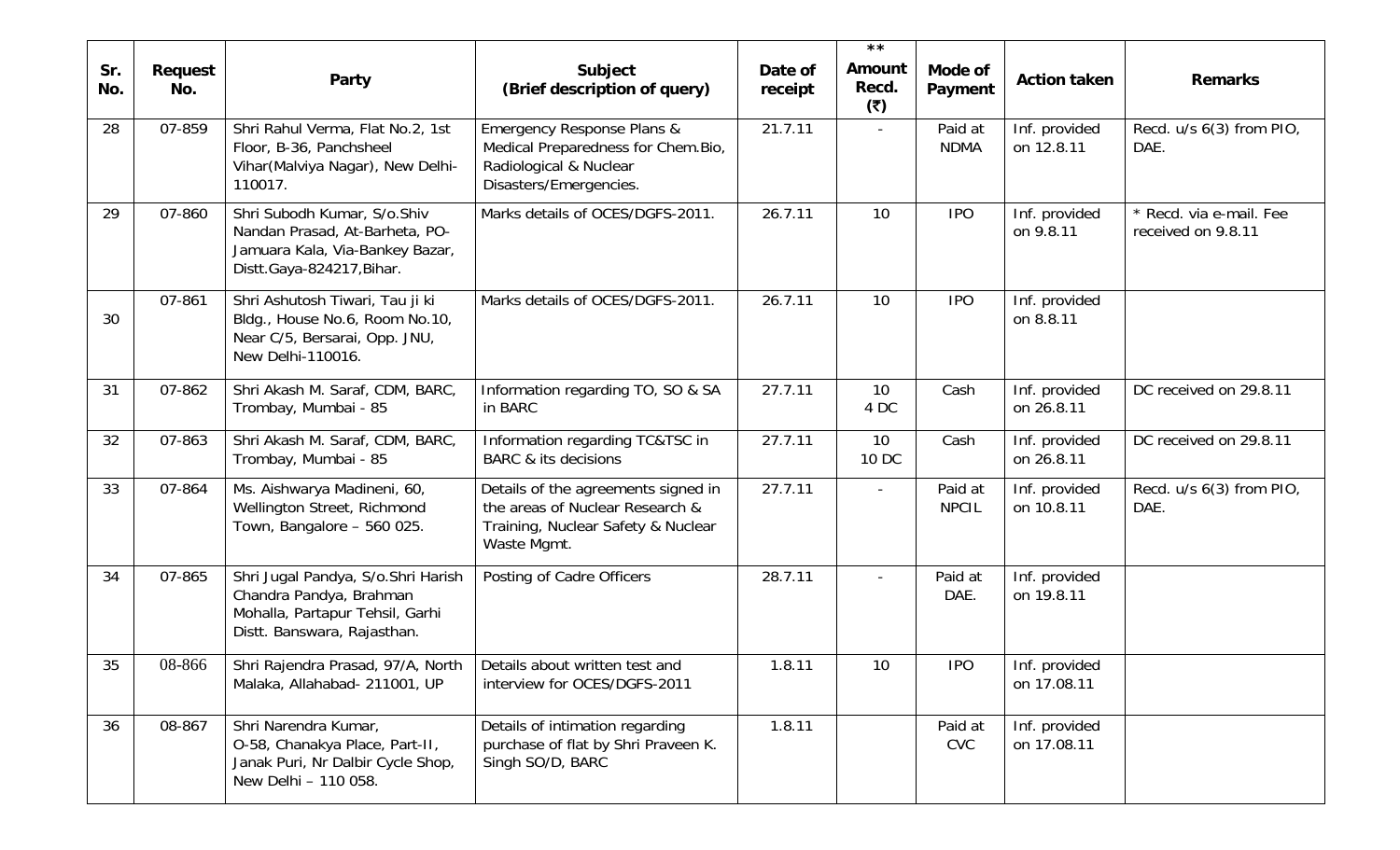| Sr.<br>No. | Request<br>No. | Party                                                                                                                                        | Subject<br>(Brief description of query)                        | Date of<br>receipt | $\star \star$<br>Amount<br>Recd.<br>(5) | Mode of<br>Payment    | <b>Action taken</b>                   | <b>Remarks</b>                                               |
|------------|----------------|----------------------------------------------------------------------------------------------------------------------------------------------|----------------------------------------------------------------|--------------------|-----------------------------------------|-----------------------|---------------------------------------|--------------------------------------------------------------|
| 37         | 08-868         | Shri Rahul Kumar, S/o.Shri Godhu<br>Singh, Vill.Doumila Hasangarh,<br>Po-Khailiya Kalyanpur,<br>Distt.Bullandshahar, UP-202 394.             | Details of exam. for selection of<br>Stipendiary Trainee.      | 2.8.11             | 10                                      | <b>IPO</b>            | Inf. provided<br>on 26.08.11          |                                                              |
| 38         | 08-869         | Munni<br>Smt.<br>Devi,<br>w/o<br>Ghanashyam, Hal<br>Mukam<br>Thana-Kotwali, Po-<br>Paranankar<br>Dhenabazar,<br>Distt.Sidharthnagar,<br>U.P. | Service details of Shri Ghayashyam,<br>s/o Shri Banarasi       | 2.8.11             | $10*$                                   | <b>IPO</b>            | Information<br>provided on<br>12.9.11 | App/. fee received on<br>Reply issued in<br>7.9.11.<br>Hindi |
| 39         | 08-870         | Shri Ashok S. Mungekar,<br>ESD(V)/ESG, BARC Hosp.,<br>A.Nagar, Mumbai-400094.                                                                | Arrears of Night Duty Allowance.                               | 3.8.11             | 10                                      | Cash                  | Inf. provided<br>on 30.08.11          | Replied in Hindi                                             |
| 40         | 08-871         | Shri G.V.S.S.N.R. Prasad, Flat<br>No.207, Sai Deepthi Apartments,<br>Kamalanagar(South), E.C.I.L.<br>Post, Hyderabad-500062.                 | Existing vacant posts of APOs/AAOs<br>etc.                     | 9.8.11             |                                         | Paid at<br><b>DAE</b> | Inf. provided<br>on 25.8.11           | Received $u/s$ 6(3) from<br>APIO, DAE.                       |
| 41         | 08-872         | Shri Satish Chandra, FM/A, IC<br>No.7063, KARP, BARCF,<br>Kalpakkam.                                                                         | Norms for promotion of SC/ST<br>candidates                     | 10.8.11            |                                         | Paid at<br>IGCAR.     | Inf. provided<br>on 07.09.11          | Received $u/s$ 6(3) from<br>AAO(O&M), IGCAR.                 |
| 42         | 08-873         | Shri S.Jayaprakash, SO/SB,<br>ACVSD/ESG, IGCAR, Kalpakkam                                                                                    | Promotion on acquiring Additional<br>Qualification.            | 10.8.11            |                                         | Paid at<br>IGCAR.     | Inf. provided<br>on 12.08.11          |                                                              |
| 43         | 08-874         | Shri U.G. Vinarkar, SO/C, E&CL,<br>CDM, BARC, Trombay, Mumbai-<br>400085.                                                                    | Promotion norms applicable for next<br>higher grade.           | 10.8.11            | 10                                      | Cash                  | Inf. provided<br>on 07.09.11          |                                                              |
| 44         | 08-875         | Shri Akash M. Saraf, CDM, BARC,<br>Trombay, Mumbai - 85                                                                                      | Details of candidates appeared for<br>DQE-TO-2011.             | 10.8.11            | 10                                      | Cash                  | Information<br>provided on<br>15.9.11 | Interim reply issued on<br>8.9.11.                           |
| 45         | 08-876         | Shri M.S. Dhaken, 113, Nagsen<br>Nagar, Near Bhim Chowk,<br>Jaripatka, Nagpur.                                                               | Seniority list of ASO(B) in DAE with<br>statutory reservation. | 12.8.11            |                                         | Paid at<br><b>DAE</b> | Inf. provided<br>on 30.08.11          |                                                              |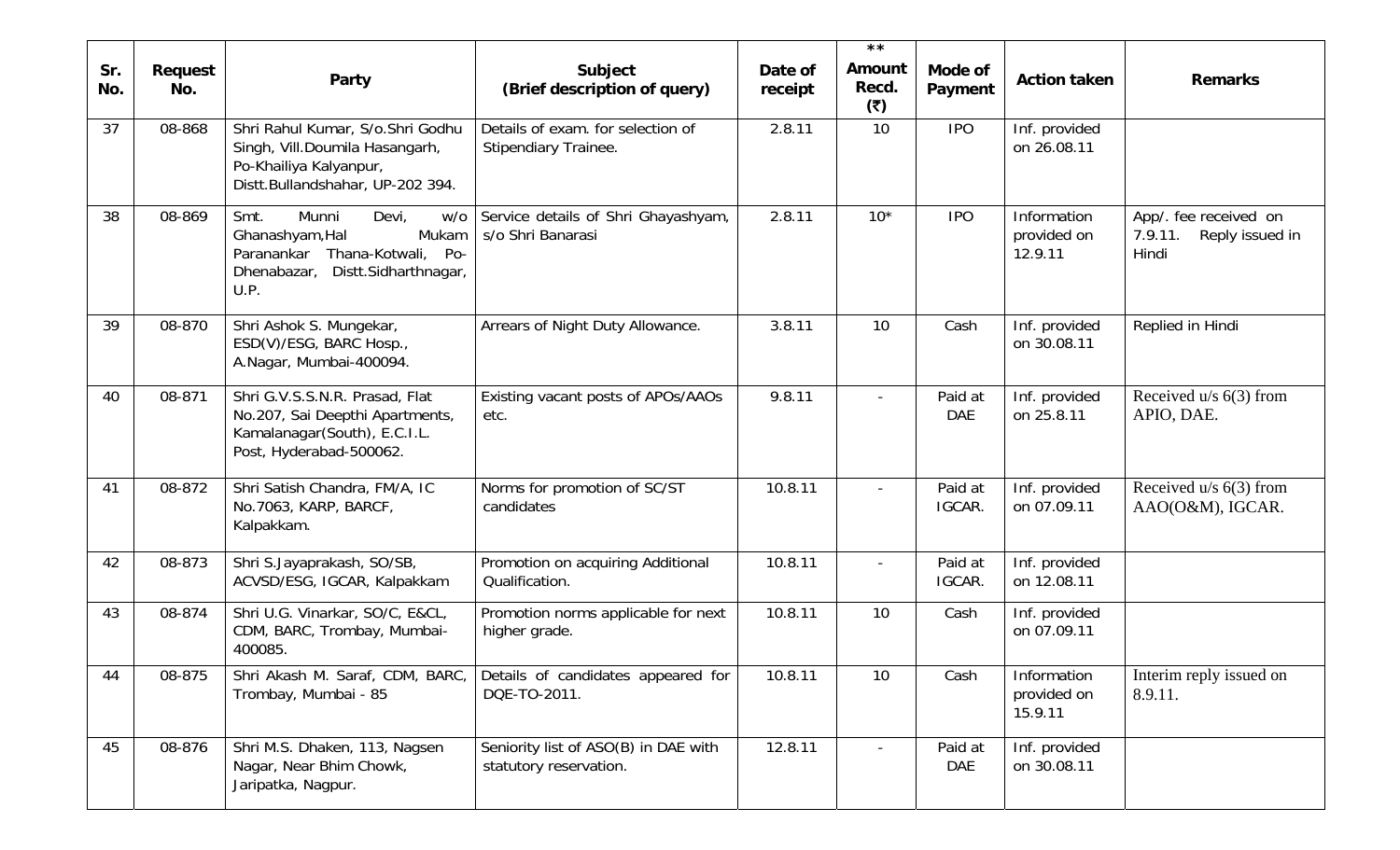|            |                |                                                                                                                                                                                                                    |                                                                                           |                    | $\star \star$            |                       |                                       |                                                                                                 |
|------------|----------------|--------------------------------------------------------------------------------------------------------------------------------------------------------------------------------------------------------------------|-------------------------------------------------------------------------------------------|--------------------|--------------------------|-----------------------|---------------------------------------|-------------------------------------------------------------------------------------------------|
| Sr.<br>No. | Request<br>No. | Party                                                                                                                                                                                                              | Subject<br>(Brief description of query)                                                   | Date of<br>receipt | Amount<br>Recd.<br>(5)   | Mode of<br>Payment    | <b>Action taken</b>                   | <b>Remarks</b>                                                                                  |
| 46         | 08-877         | Shri Amar Y. Panhalkar, Spl.<br>Recovery & Sales Officer, Co-op.<br>Soc., Yogeshwar Co-op. Cr. Soc.<br>Ltd., Yogeshwar Bhavan, Vinayak<br>CHS, Singh Estate Rd.No.2,<br>Kandivali(E), Mumbai-400 101.              | details of<br><b>BARC</b><br>Bank account<br>employee.                                    | 16.8.11            | $10*$                    | <b>IPO</b>            | Information<br>provided on<br>27.9.11 | Court Fee Stamp not<br>acceptable - App/. fee<br>received on 16.9.11.<br>Reply issued in Hindi  |
| 47         | 08-878         | Smt.Sharmistha Patro, Flat<br>No.104, Ridhi Sidhi Apartment,<br>263, Dhanwantari Nagar, Indore-<br>452 012.                                                                                                        | Syllabus of DQE.                                                                          | 17.8.11            | 10                       | <b>IPO</b>            | Inf. provided<br>on 30.08.11          |                                                                                                 |
| 48         | 08-879         | Ms. Malluri Gnaneswari,<br>D/o.Malluri V.Rao, Kanteru(PO),<br>Tadikonda(Mandal),<br>Guntur(District), A.P.-522 508.                                                                                                | Inf.reg. DQE-SA-2009.                                                                     | 17.8.11            | 10                       | <b>IPO</b>            | Inf. provided<br>on 30.08.11          |                                                                                                 |
| 49         | 08-880         | Shri V.Thanu Moorthy, 15/26,<br>South Bagavathipuram,<br>Jamestown Post, Kanniyakumari<br>Distt., Pin-629 504.                                                                                                     | Surplus staff/vacancy arises in<br>Plant/Units of DAE.                                    | 128.11             |                          | Paid at<br>DAE.       | Inf. provided<br>on 30.8.11           | Rec. $u/s$ 6(3) from APIO,<br>DAE.                                                              |
| 50         | 08-881         | Shri Syed K. Hussain, H.No.11-2-<br>71, Srinagar Colony, Paloncha-507<br>115, Khammam Dist.107 116, A.P.                                                                                                           | Details of employees who<br>have<br>taken VRS etc.                                        | 19.8.11            | $\overline{\phantom{0}}$ | Paid at<br><b>DAE</b> | Information<br>provided on<br>16.9.11 | Rec. u/s 6(3) from APIO,<br>DAE.                                                                |
| 51         | 08-882         | Shri V.R.G. Prakash, 1/75, Raja<br>Estate<br>P.K. Road,<br>Industrial<br>Mulund-400080.                                                                                                                            | Radiation effect on installation of<br>mobile ground station two &<br>antenna on terrace. | 19.8.11            | $\mathbf{r}$             |                       |                                       | *Fee not recd. File closed<br>on 20.9.11                                                        |
| 52         | 08-883         | Shri<br>Υ.<br>Panhalkar,<br>Amar<br>Spl. Recovery & Sales Officer, Co-<br>op.Soc., Yogeshwar Co-op.Cr.Soc.<br>Ltd., Yogeshwar Bhavan, Vinayak<br>CHS, Singh<br>Estate<br>Rd.No.2,<br>Kandivali(E), Mumbai-400 101. | <b>BARC</b><br>Bank account details of<br>employee.                                       | 248.11             | $10*$                    | <b>IPO</b>            | Information<br>provided on<br>27.9.11 | Court Fee Stamp not<br>acceptable - App/. fee<br>received on 15.9.11.<br>Reply issued in Hindi. |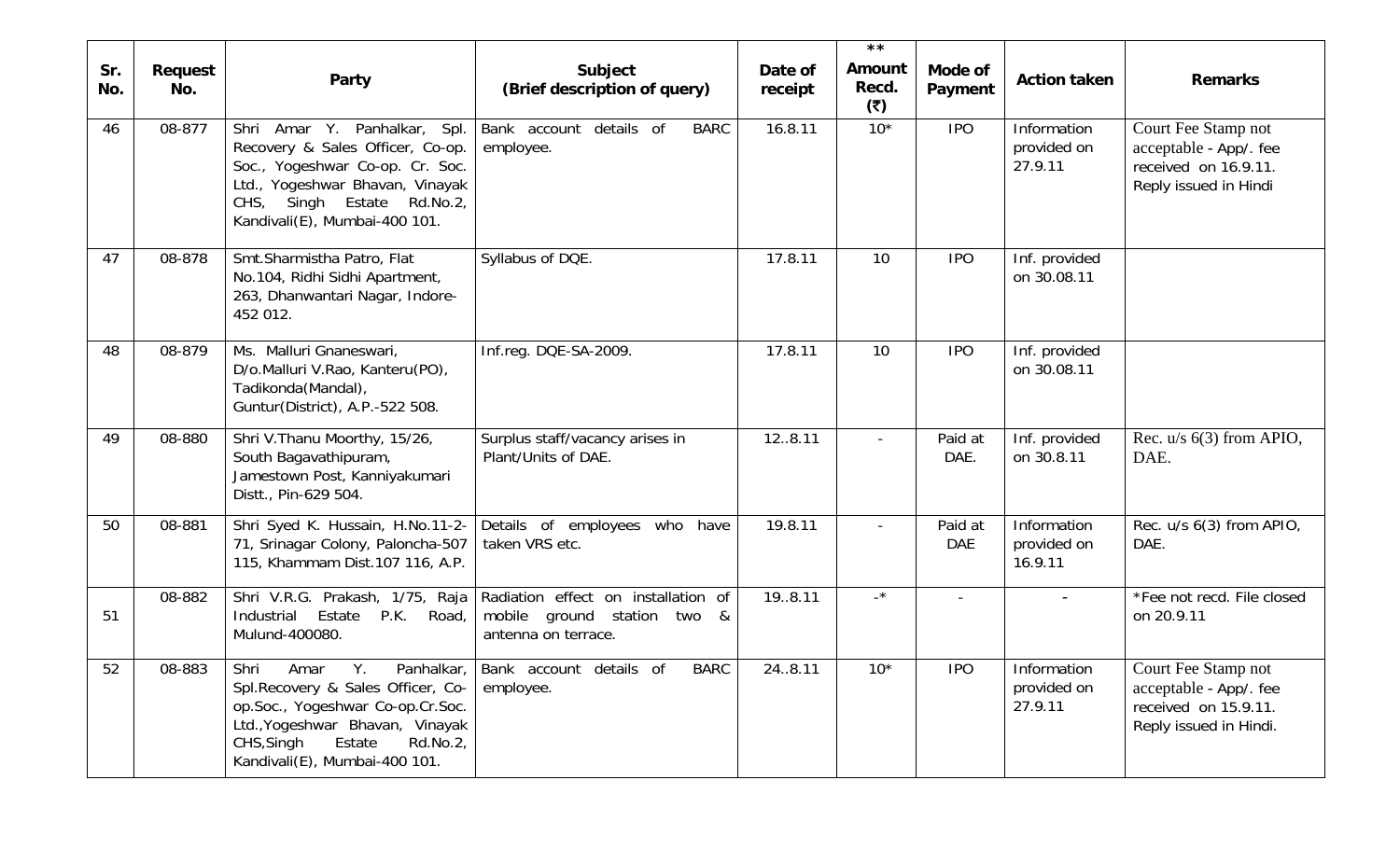|            |                |                                                                                                                                       |                                                                                                                              |                    | $\star \star$                 |                          |                                                            |                                        |
|------------|----------------|---------------------------------------------------------------------------------------------------------------------------------------|------------------------------------------------------------------------------------------------------------------------------|--------------------|-------------------------------|--------------------------|------------------------------------------------------------|----------------------------------------|
| Sr.<br>No. | Request<br>No. | Party                                                                                                                                 | Subject<br>(Brief description of query)                                                                                      | Date of<br>receipt | <b>Amount</b><br>Recd.<br>(5) | Mode of<br>Payment       | <b>Action taken</b>                                        | <b>Remarks</b>                         |
| 53         | 08-884         | Shri Anant P. Shukla, 63/7, Type<br>B, BARC Colony, Tarapur, Distt.<br>Thane, PO-TAPP - 401 504.                                      | Revised norms for Technical &<br>Scientific staff of BARC.                                                                   | 24.8.11            | $\sim$                        | $\overline{\phantom{a}}$ | Information<br>provided on<br>23.9.11                      |                                        |
| 54         | 08-885         | No.27249, Head Post Office,<br>Chembur, Mumbai-400071.                                                                                | Shri Bijendra Kumar Jain, Post Box   Copy of pay slip of BARC employee.                                                      | 25.8.11            |                               |                          | Information<br>provided on<br>12.9.11                      |                                        |
| 55         | 08-886         | Shri S. Mohan Kumar No.366/D,<br>Sharavathi Marg, M.G. Railways<br>Colony, Bangalore - 560 023,<br>Karnataka                          | Details<br>Hindi<br>Official<br>the<br>on<br>language implementation cost in<br>India.                                       | 26.8.11            |                               | Paid at<br><b>PMO</b>    | Information<br>provided on<br>23.9.11                      |                                        |
| 56         | 08-887         | Shri Birbal Sohal, Advocate Seat<br>No.182, LITIGANT Hall, District<br>Court, Rohtak-124001                                           | Duty hours of Radiology Technicians                                                                                          | 29.8.11            |                               |                          | Trd.u/s $6(3)$ to<br>PIO, AERB on<br>9.9.11                |                                        |
| 57         | 09-888         | Shri M. Satish,<br>Door No. 9-100, Laxmi Nilayam,<br>Jayaprakash<br>Nagar, Turangi,<br>Kakinada - 533016, E. G. Dt,<br>Andhra Pradesh | Details of sanction of variable<br>increments on promotion under<br>Spl.review                                               | 02.9.11            | 10                            | <b>IPO</b>               | Information<br>provided on<br>26.9.11                      |                                        |
| 58         | 09-889         | Culture<br>Technology<br>Section,<br>NABTD, BARC, Mumbai - 85                                                                         | Dr. Vishvas M. Kulkarni, Plant Cell   Inf.on applications submitted to the<br>Institutional Bio-Safety Committee<br>of BARC. | 02.9.11            | 10                            | Cash                     | <b>Under Process</b>                                       |                                        |
| 59         | 09-890         | Shri Vivek Kishore,<br>C-5/10, BARC Colony, PO TAPP,<br>Tarapur - 401 504.                                                            | Permission for acquiring additional<br>qualification from Department                                                         | 05.9.11            | 10                            | <b>IPO</b>               | Trd. $u/s$ $6(3)$<br>to PIO, BARC,<br>Tarapur on<br>9.9.11 |                                        |
| 60         | 09-891         | Shri Dipankar Bagchi, E-6/4, Milan<br>Pally, Kururia Danga, P. O. Amrai,<br>Durgapur - 713203                                         | Information about eldest<br>brother<br>Shri D. Bagchi, Ex-SO                                                                 | 08.9.11            |                               | Paid at<br><b>VECC</b>   | Information<br>provided on<br>29.9.11                      | Recd u/s 6(3) from PIO,<br><b>VECC</b> |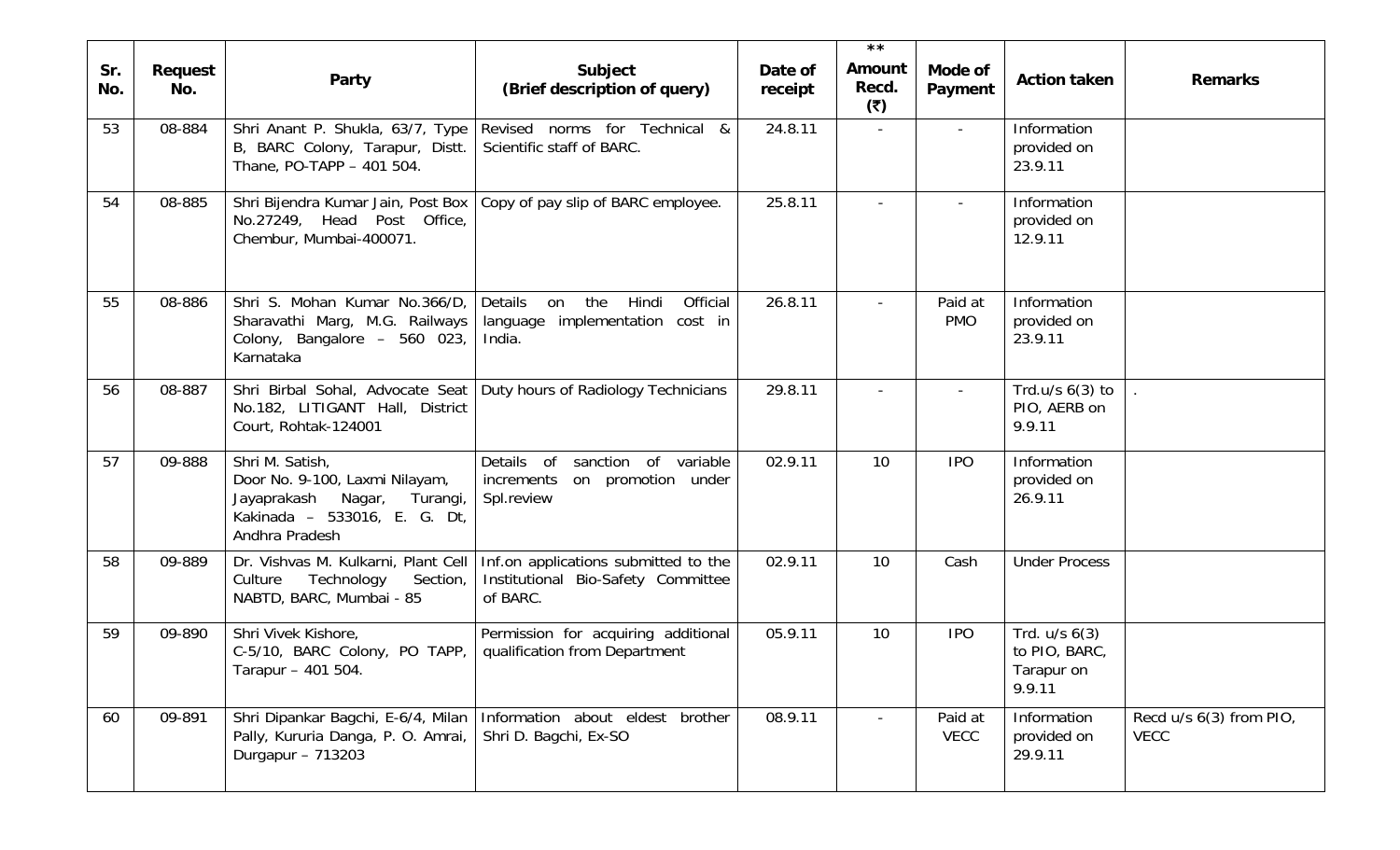|            |                |                                                                                                                                     |                                                                                       |                    | $\star \star$                 |                    |                                       |                                                           |
|------------|----------------|-------------------------------------------------------------------------------------------------------------------------------------|---------------------------------------------------------------------------------------|--------------------|-------------------------------|--------------------|---------------------------------------|-----------------------------------------------------------|
| Sr.<br>No. | Request<br>No. | Party                                                                                                                               | Subject<br>(Brief description of query)                                               | Date of<br>receipt | <b>Amount</b><br>Recd.<br>(5) | Mode of<br>Payment | <b>Action taken</b>                   | <b>Remarks</b>                                            |
| 61         | 09-892         | Ms.Jayalakshmi<br>M.P.,<br>D/o.Puttegowda M.S., Maralagala<br>Srirangapattana<br>$VIII.$ ,<br>Taluk,<br>Mandya Distt., Karnataka.   | Promotion norms for Foremen                                                           | 12.9.11            | 10                            | <b>IPO</b>         | Information<br>provided on<br>22.9.11 |                                                           |
| 62         | 09-893         | Shri Rajiv Patel, Room No.120/04,<br>BARC Colony, Tarapur-401 504.                                                                  | Promotion for Cat.II Trainee                                                          | 12.9.11            | 10                            | <b>IPO</b>         | Information<br>provided on<br>26.9.11 |                                                           |
| 63         | 09-894         | Shri Vishwanath Verma, 106/7, B.<br>P. Road, Kanpur-208 012.                                                                        | Service details of ex-employee of<br>BARC.                                            | 12.9.11            | 10                            | Cash               | Information<br>provided on<br>26.9.11 |                                                           |
| 64         | 09-895         | Shri Y.C. Turbhekar, Trombay<br>Wadi, Gaothan(Upper Trombay),<br>Turbhekar House, Custom Road,<br>Mumbai-400088.                    | Relaxation of age limit for SC/ST<br>candidates.                                      | 12.9.11            | $10*$                         | <b>DD</b>          | Information<br>provided on<br>27.9.11 | * Appl. fee recd. on<br>23.9.11. Reply issued in<br>Hindi |
| 65         | 09-896         | Shri Devendra<br>B.Kokane,<br>25,<br>Bhuvan, T.H.<br>Katariya<br>Anand<br>Opp.Hinduja<br>Hospital,<br>Marg,<br>Mahim, Mumbai-400016 | Air Travel Services contract                                                          | 14.9.11            | 10                            | <b>IPO</b>         | Information<br>provided on<br>26.9.11 |                                                           |
| 66         | 09-897         | Shri V.R.G. Prakash, 1/75, Raja<br>Estate P.K.<br>Industrial<br>Road,<br>Mulund, Mumbai-400080.                                     | Radiation effect on installation of<br>mobile ground station & antenna on<br>terrace. | 14.9.11            | 10                            | <b>DD</b>          | <b>Under Process</b>                  |                                                           |
| 67         | 09-898         | Shri<br>Sayyad<br>Hashim,<br>Sr.Attendant/A, Security Section,<br>BARC, Trombay, Mumbai-400085.                                     | Copy of pay-slip of BARC employee.                                                    | 14.9.11            | 10                            | Cash               | Information<br>provided on<br>22.9.11 |                                                           |
| 68         | 09-899         | Kumar,<br>$SO/D$ ,<br>Shri<br>Ashok<br><b>RLG</b><br>HUL&ESS,<br>Bldg., BARC,<br>Trombay, Mumbai-400085.                            | CHSS facility for dependents                                                          | 15.9.11            | 10                            | <b>IPO</b>         | <b>Under Process</b>                  |                                                           |
| 69         | 09-900         | Shri Sunil K. Sahu, SO/C, TPD, 3-<br>10-H, Mod.Labs, BARC, Trombay,<br>Mumbai-400085.                                               | Criteria for availing CHSS.                                                           | 15.9.11            | 10                            | <b>IPO</b>         | <b>Under Process</b>                  |                                                           |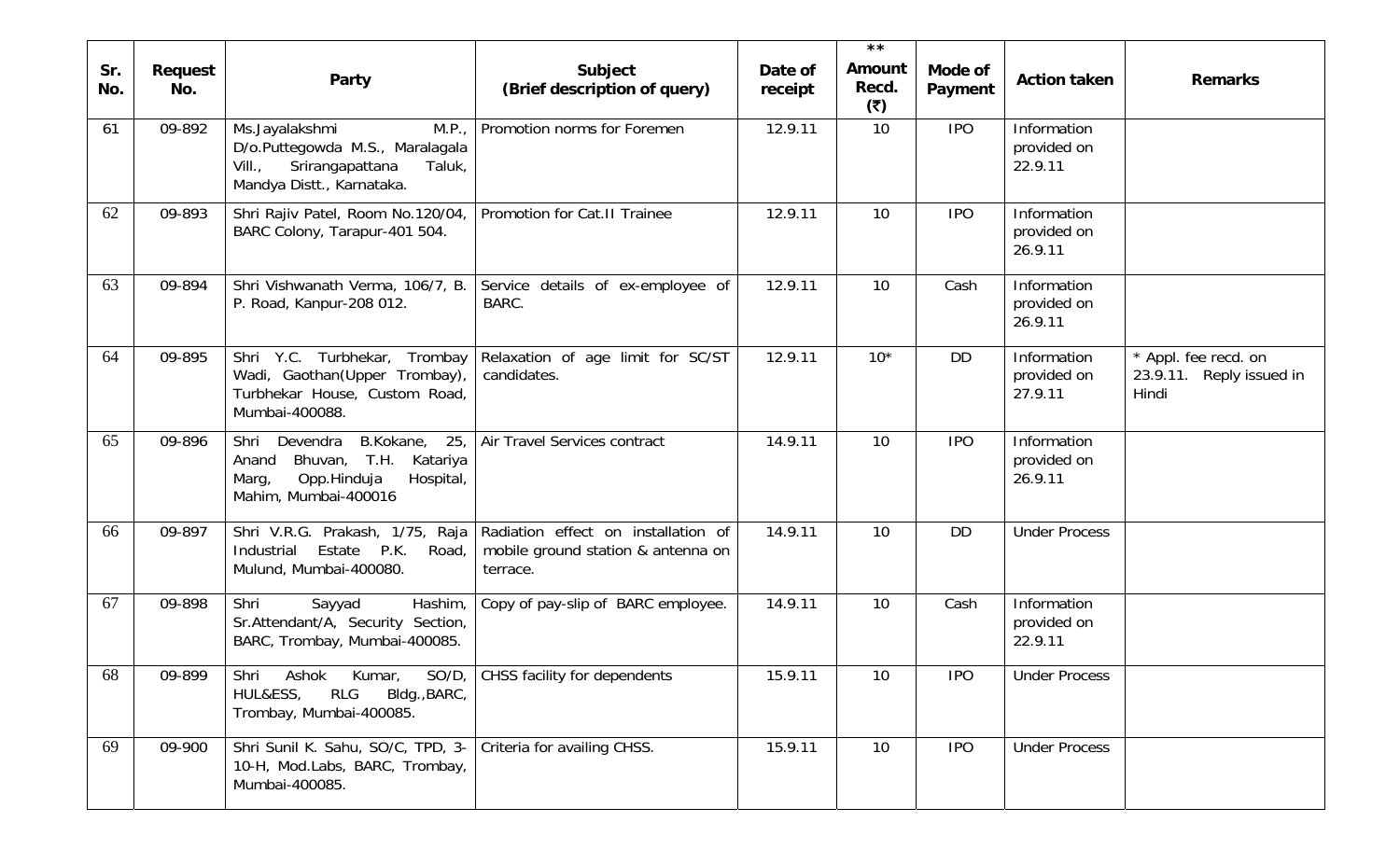|            |                |                                                                                                                                                                 |                                                                                                                  |                    | $\star \star$                 |                       |                                                      |                                                                                                |
|------------|----------------|-----------------------------------------------------------------------------------------------------------------------------------------------------------------|------------------------------------------------------------------------------------------------------------------|--------------------|-------------------------------|-----------------------|------------------------------------------------------|------------------------------------------------------------------------------------------------|
| Sr.<br>No. | Request<br>No. | Party                                                                                                                                                           | Subject<br>(Brief description of query)                                                                          | Date of<br>receipt | <b>Amount</b><br>Recd.<br>(5) | Mode of<br>Payment    | <b>Action taken</b>                                  | <b>Remarks</b>                                                                                 |
| 70         | 09-901         | Shri R.Balu, Type III, 12-K, Anu<br>Kiran Colony, Bhabha Nagar P.O.<br>Rawatbhata, Via-Kota, Rajasthan<br>State-323 307.                                        | Rebate in interest on HBA                                                                                        | 15.9.11            | 10                            | <b>IPO</b>            | Information<br>provided on<br>30.9.11                |                                                                                                |
| 71         | 09-902         | Shri N.M. Gandhi, RB&HSD/BMG,<br>BARC, Trombay, Mumbai-400085.                                                                                                  | Action taken on representation to<br>Director, BARC.                                                             | 15.9.11            | 10                            | Cash                  | <b>Under Process</b>                                 |                                                                                                |
| 72         | 09-903         | Shri N.M. Gandhi, RB&HSD/BMG,<br>BARC, Trombay, Mumbai-400085                                                                                                   | Certified copies of APAR.                                                                                        | 15.9.11            | 10<br>28 DC*                  | Cash<br>Cash          | Information<br>provided on<br>27.9.11                | DC recd. on 30.9.11                                                                            |
| 73         | 09-904         | Shri Suresh G.<br>Gholap, Spl.<br>Recovery Officer, Yashomandir<br>Co-op. Cr. Soc. Ltd, 307, Mahavir<br>Pantnagarn,<br>Apptts.,<br>Ghatkopar(E), Mumbai-400075. | details of<br>Bank account<br><b>BARC</b><br>employee.                                                           | 19.9.11            | $\overline{\phantom{a}}$      | $\sim$                | <b>Under Process</b>                                 | *Fee in the form of Court<br>Fee Stamp, not acceptable.<br>Letter for fee issued on<br>20.9.11 |
| 74         | 09-905         | Shri Naresh Kumar, ASO(A),<br>Security Secn., Praful, S.Site,<br>BARC, Trombay, Mumbai-400085.                                                                  | Service matters reg.                                                                                             | 19.9.11            | 10                            | <b>IPO</b>            | Information<br>provided on<br>28.9.11                |                                                                                                |
| 75         | 09-906         | Shri T.G.<br>Raveendran,<br>APO,<br>Estt.II, BARC, Trombay, Mumbai-<br>400085.                                                                                  | Details of medical facilities availed<br>under CHSS.                                                             | 19.9.11            | 14                            | <b>IPO</b>            | <b>Under Process</b>                                 |                                                                                                |
| 76         | 09-907         | Shri Akash Saraf, A-20, Yamuna,<br>Anushakti Nagar, Mumbai-400094.                                                                                              | o <sub>f</sub><br>Approval<br>Promotion<br><b>Norms</b><br>applicable to Scientific/Tech. staff of<br><b>DAE</b> | 20.9.11            |                               | Paid at<br><b>DAE</b> | <b>Under Process</b>                                 | Recd. u/s 6(3) from PIO,<br><b>DAE</b>                                                         |
| 77         | 09-908         | Shri M.T. Shariff, Tahir Cottage,<br>Paily Pada, Trombay, Mumbai-40<br>088.                                                                                     | Handing over the land to Jamatul<br>Muslmeen Jama Masjid Trust.                                                  | 20.9.11            | 10                            | Cash                  | Trd. $u/s$ $6(3)$<br>to PIO,<br>DCS&EM on<br>22.9.11 |                                                                                                |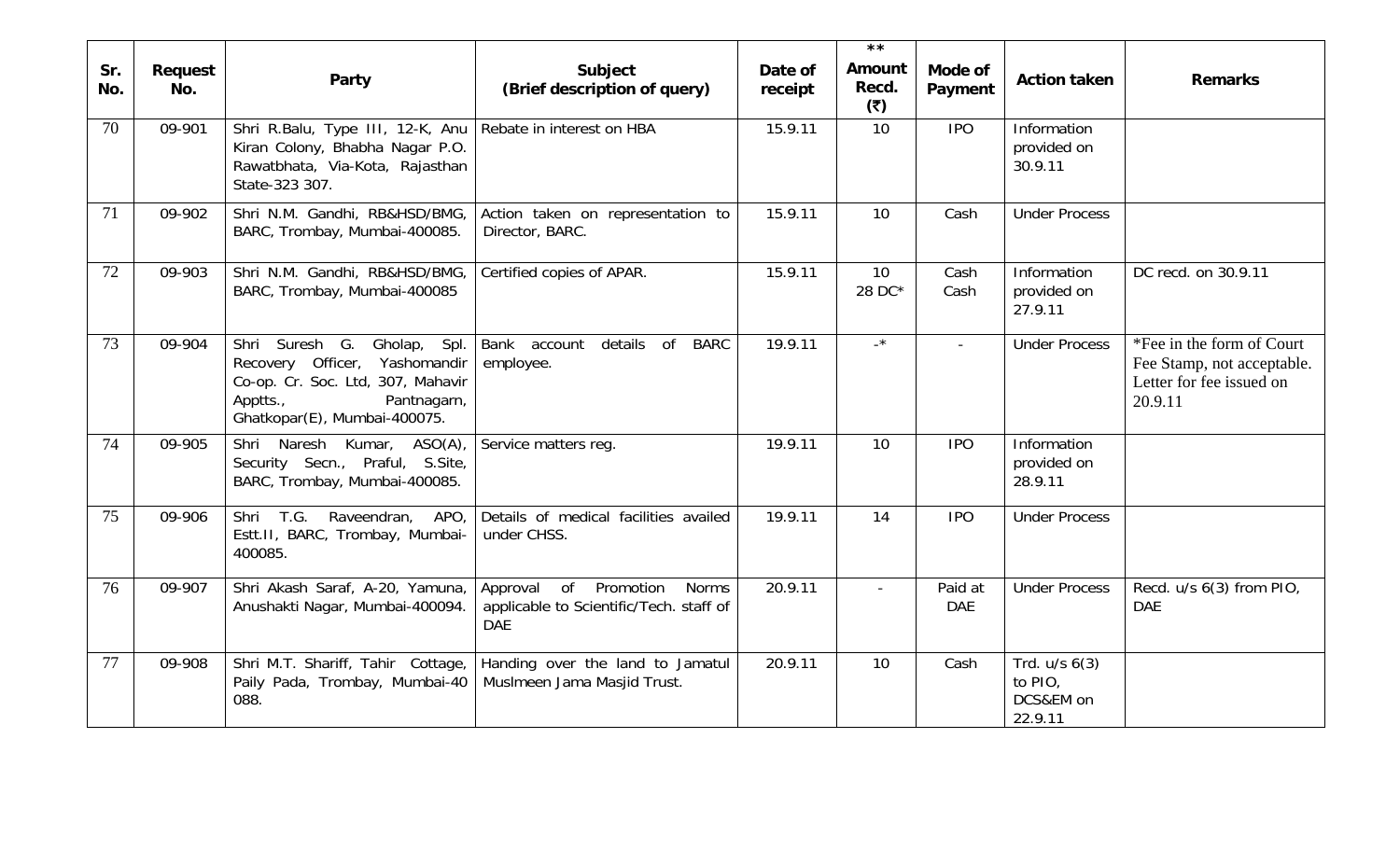| Sr.<br>No. | Request<br>No. | Party                                                                                                          | Subject<br>(Brief description of query)                                                                          | Date of<br>receipt | $\star \star$<br><b>Amount</b><br>Recd.<br>(5) | Mode of<br>Payment                   | <b>Action taken</b>                            | <b>Remarks</b>                                  |
|------------|----------------|----------------------------------------------------------------------------------------------------------------|------------------------------------------------------------------------------------------------------------------|--------------------|------------------------------------------------|--------------------------------------|------------------------------------------------|-------------------------------------------------|
| 78         | 09-909         | EB-3/13,<br>Shri<br>Deepak Mishra,<br><b>RRCAT</b><br>Efficiency Apartment,<br>Colony, PO-CAT, Indore-452 013. | Certified copies of the documents<br>related to procurement of CST<br>Particle Studio & CST Microwave<br>Studio. | 20.9.11            | $\sim$                                         | Paid at<br>PO <sub>1</sub><br>Indore | Trd. $u/s$ $6(3)$<br>to PIO, DPS on<br>23.9.11 | Recd. u/s 6(3) from SPM,<br>Indore post office. |
| 79         | 09-910         | Shri B.S. Saraswat, HPU, RAPS<br>1&2, PO<br>Anushakti Via-Kota<br>(Rajasthan) - 323 303.                       | Promotion Norms for SA/B to SA/C                                                                                 | 20.9.11            | $\sim$                                         | Paid at<br><b>NPCIL</b>              | <b>Under Process</b>                           | Recd. u/s 6(3) from PIO,<br><b>NPCIL</b>        |
| 80         | 09-911         | Shri Deepak Vohra, R2-84, Block-<br>B, Old Roshan Pura Extension,<br>Najafgarh, New Delhi-110 043.             | Inspection of answer sheet of OCES.                                                                              | 21.9.11            | $\sim$                                         | Paid at<br><b>DAE</b>                | <b>Under Process</b>                           | Recd. u/s 6(3) from PIO,<br><b>DAE</b>          |
| 81         | 09-912         | Shri Akash Saraf, CDM, BARC,<br>Trombay, Mumbai-400085.                                                        | Certified copies of Promotion Norms                                                                              | 22.9.11            | 10<br>86 DC                                    | Cash<br>Cash                         | Information<br>provided on<br>23.9.11          | Copies of documents<br>issued on 26.9.11        |
| 82         | 09-913         | Shri Akash Saraf, CDM, BARC,<br>Trombay, Mumbai-400085.                                                        | Names of candidates considered for<br>promotion on acquiring<br>higher<br>qualifications.                        | 22.9.11            | 10                                             | Cash                                 | <b>Under Process</b>                           |                                                 |
| 83         | 09-914         | Shri Bijendra Kumar Jain, Post Box<br>No.27249, Head Post Office,<br>Chembur, Mumbai-400071.                   | Copy of rent receipt and details of<br>immovable property submitted by<br><b>BARC</b> employee                   | 22.09.11           | 10                                             | <b>IPO</b>                           | Information<br>provided on<br>29.9.11          |                                                 |
| 84         | 09-915         | Smt. Manjeet Kaur,<br>16, Canara Apartment,<br>Sector - 13, Rohini, Delhi - 85                                 | Leave record of BARC employee                                                                                    | 23.09.11           | 10 <sup>°</sup>                                | <b>IPO</b>                           | Information<br>provided on<br>30.9.11          |                                                 |
| 85         | 09-916         | Shri Nitin Kumar Khurana, 425,<br>Railway Road, Pilkhuwa,<br>Distt.Gaziabad(U.P.)Pin: 245 304.                 | Recruitment to family members of<br>1984 riot affected people.                                                   | 27.09.11           |                                                | Paid at<br><b>MHA</b>                | <b>Under Process</b>                           |                                                 |
| 86         | 09-917         | Shri T. Natarasu T/A (Civil), CED,<br>GSO, Kalpakkam -603102.                                                  | Promotion norms of Technicians                                                                                   | 27.09.11           |                                                | Paid at<br>DAE                       | <b>Under Process</b>                           |                                                 |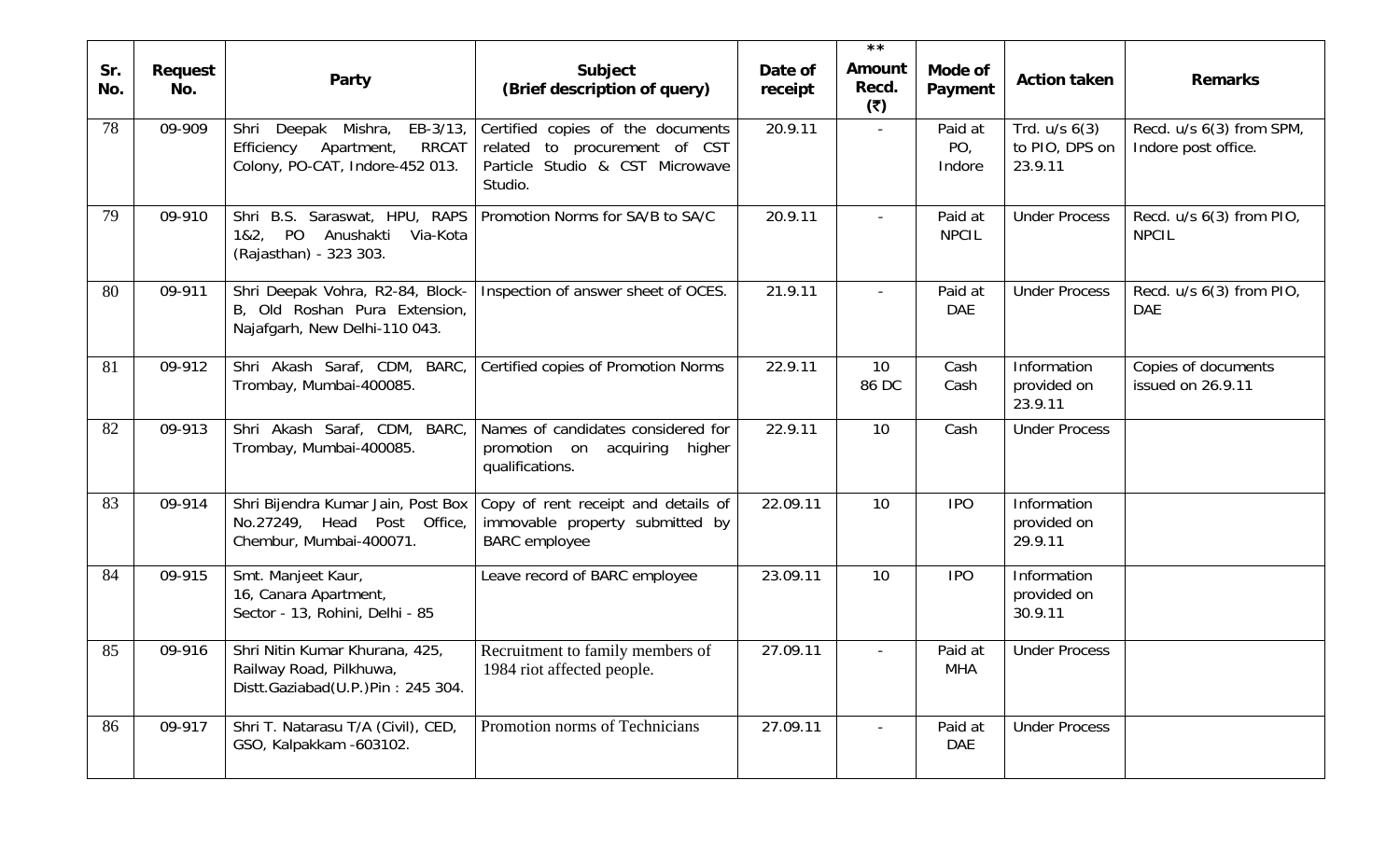| Sr.<br>No. | Request<br>No. | Party                                                                                          | Subject<br>(Brief description of query)                   | Date of<br>receipt | $\star \star$<br>Amount<br>Recd.<br>(3) | Mode of<br>Payment       | <b>Action taken</b>  | <b>Remarks</b>                                                                               |
|------------|----------------|------------------------------------------------------------------------------------------------|-----------------------------------------------------------|--------------------|-----------------------------------------|--------------------------|----------------------|----------------------------------------------------------------------------------------------|
| 87         | 09-918         | Shri Ursal G.R., SO/E, TT&CD,<br><b>BARC</b>                                                   | Certified copies of ACRs                                  | 28.09.11           | 10                                      | Cash                     | <b>Under Process</b> |                                                                                              |
| 88         | 09-919         | Shri Varun Gupta, U 10 RH-II,<br>Sector 6, Vashi New Mumbai-400<br>703.                        | Service details of BARC employee                          | 28.09.11           | $\star$                                 | $\overline{\phantom{a}}$ | <b>Under Process</b> | Fee in the form of Court<br>Fee stamp not acceptable.<br>Letter for fee issued on<br>29.9.11 |
| 89         | $09-920(1)$    | Shri Bijendra Kumar Jain, Post Box<br>No.27249, Head Post Office,<br>Chembur, Mumbai-400071    | Copies of all complaints against<br>BARC employee.        | 29.09.11           | 10                                      | <b>IPO</b>               | <b>Under Process</b> |                                                                                              |
| 90         | $09-920(2)$    | Shri Bijendra Kumar Jain, Post Box<br>No.27249, Head Post Office,<br>Chembur, Mumbai-400071    | Details of residential address of<br><b>BARC</b> employee | 29.09.11           | 10                                      | <b>IPO</b>               | <b>Under Process</b> |                                                                                              |
| 91         | 09-921         | Ms Rajbala Vyas<br>38, Bahubali Colony, Bohra<br>Ganesh Road, Udaipur,<br>Rajasthan - 313 001. | Recruitment of clerks in Indian<br><b>Overseas Bank</b>   | 30.9.11            | 10                                      | Cash                     | <b>Under Process</b> |                                                                                              |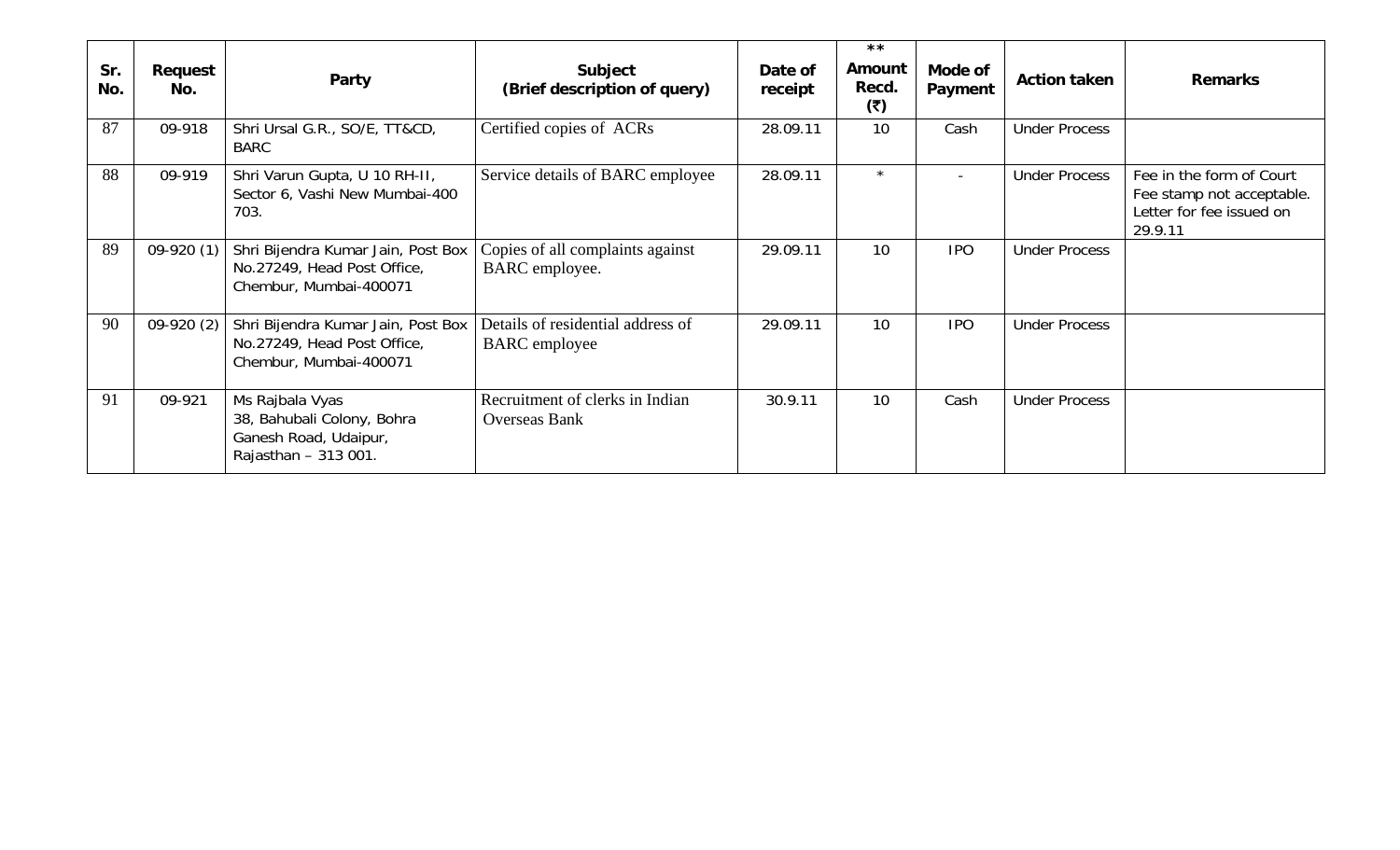## **FIRST APPEAL**

| Sr.<br>No.                | Request<br>No.          | Party                                                                                                                                                                            | Subject<br>(Brief description of query)                                                                                     | Date of<br>receipt | <b>Action taken</b>                     | <b>Disposal of Appeal</b>                                                   | <b>Remarks</b>                                                              |
|---------------------------|-------------------------|----------------------------------------------------------------------------------------------------------------------------------------------------------------------------------|-----------------------------------------------------------------------------------------------------------------------------|--------------------|-----------------------------------------|-----------------------------------------------------------------------------|-----------------------------------------------------------------------------|
| 1                         | 03-774                  | Shri Akash Saraf, CDM, BARC,<br>Trombay, Mumbai - 400 085.                                                                                                                       | Promotion on acquiring<br>higher<br>qualifications                                                                          | 24.3.11            | Information<br>provided on<br>18.5.11.  | First Appeal dtd.4.5.11.<br>Disposed of on 12.8.11                          | Interim reply issued on<br>21.4.11.                                         |
| $\overline{2}$            | $04-797(5)$             | Shri Vikas K. Telang, SO/F, RED,<br><b>BARC</b>                                                                                                                                  | List of names of officers from RED<br>promoted from SO/F to SO/G in<br>min. residency period of 5 years and<br>also 6 years | 25.04.11           | Information<br>provided on<br>13.5.11.  | First Appeal dtd. 16.6.11<br>disposed of on 14.7.11.                        |                                                                             |
| 3                         | 04-803                  | Shri Gajanand Tanwar,<br>V.P. Anushakti, Dr. Ambedkar<br>SC/ST Empl. Welfare Association.,<br>RAPS-3&4,)<br>(Canteen<br>Rawatbhata, P.O. Anushakti, Via<br>Kota, Rajastan-323303 | Information reg. Advt 5/2005 for<br>rectt of Helper (CM)                                                                    | 03.05.11           | Information<br>provided on<br>10.06.11. | First Appeal dtd. 12.7.11<br>received on 18.7.11<br>disposed of on 29.7.11. | Inf. denied being Secretary<br>of Association.- File<br>reopened on 31.5.11 |
| $\boldsymbol{\varLambda}$ | 04-804                  | Shri K.C. Meena,<br>Type III/23H, Anupratap Colony,<br>P.O. Bhabha Nagar, Via Kota,<br>Rawatbhatta,<br>Rajastan-323303                                                           | Promotion of SO/C to SO/D from<br>2010<br>2003<br>to<br>in<br>various<br>organisation                                       | 03.05.11           | Information<br>provided on<br>2.6.11.   | First Appeal dtd. 17.6.11<br>received on 11.7.11<br>Disposed of on 12.8.11  |                                                                             |
| 5                         | 04-810                  | Dr. Satish Mishra, 104,<br>Akashganga, A-nagar,<br>Mumbai - 94.                                                                                                                  | Policy of Rectt section reg. filling of<br>vacancies which have not been<br>advertised.                                     | 13.05.11           | Information<br>provided on<br>7.6.11.   | First Appeal dtd. 6.7.11<br>Disposed of on 3.8.11                           |                                                                             |
| 6                         | 06-826<br>$(1)$ & $(2)$ | Shri Satyajeet Sangavkar,<br>003, Yesh Amber CHS, Sector-10,<br>Plot No.155-156, New Panvel,<br>Destt. Raigad.                                                                   | Copies of answer sheet of selected<br>condidate<br>written<br>in<br>exam.<br>01/2007/R-I                                    | 06.06.11           | Information<br>provided on<br>10.6.11.  | First Appeal received on<br>26.8.11 is disposed of on<br>23.9.11            |                                                                             |
|                           | 06-836                  | Shri K. R. Krishna Murthy, Plot-42,<br>Ashok Manipuri Colony, Kapra, E.<br>C. I. L. (Po), Hyderabad - 500<br>062                                                                 | Copy of Allocation order Training<br>School, 2 <sup>nd</sup> Batch                                                          | 22.06.11           | Information<br>provided on<br>12.7.11.  | First Appeal dtd.27.7.11<br>received on 1.8.11<br>Disposed of on 16.8.11    |                                                                             |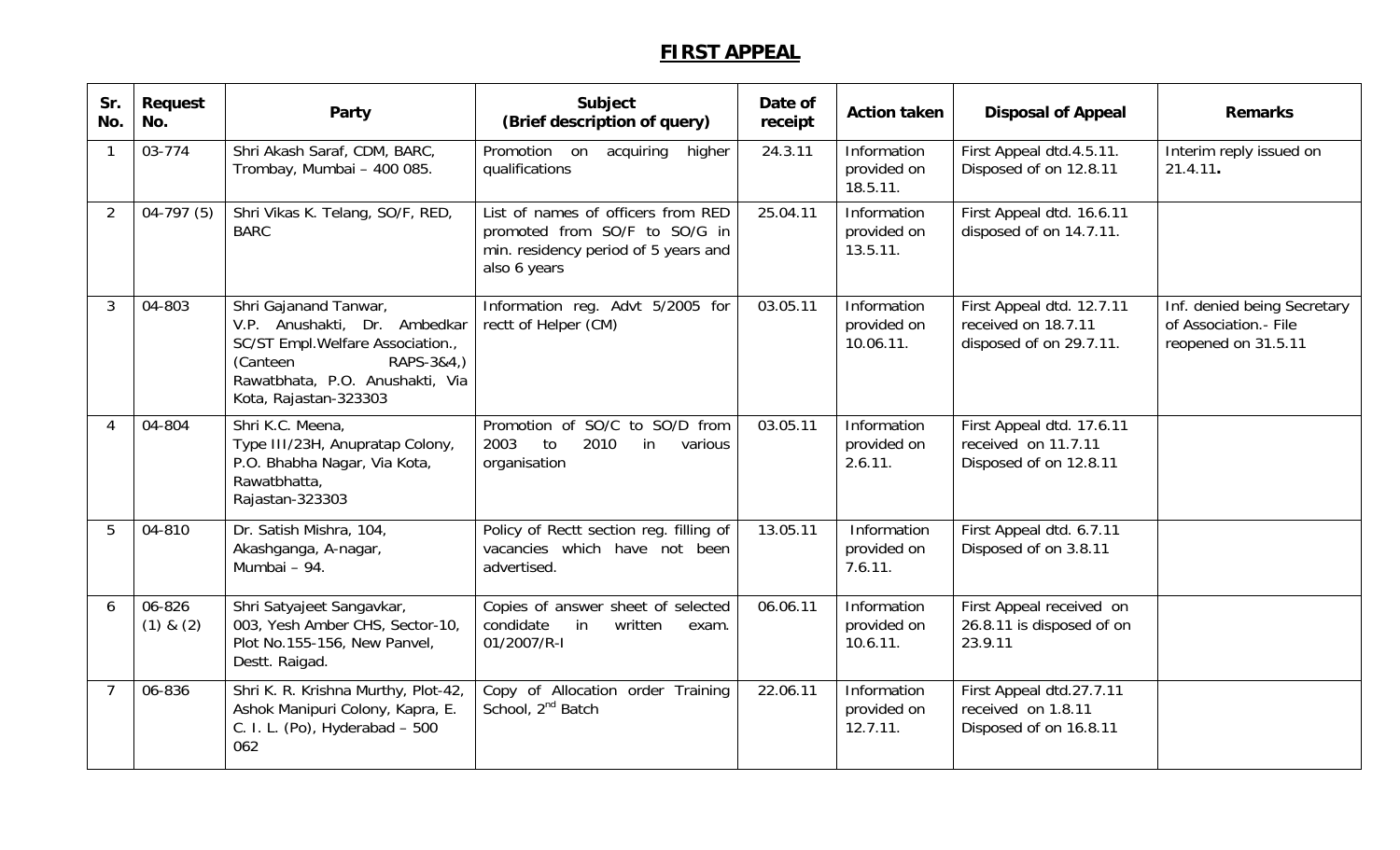| Sr.<br>No. | Request<br>No. | Party                                                                                                                | Subject<br>(Brief description of query)                                    | Date of<br>receipt | <b>Action taken</b>                    | <b>Disposal of Appeal</b>                                       | <b>Remarks</b> |
|------------|----------------|----------------------------------------------------------------------------------------------------------------------|----------------------------------------------------------------------------|--------------------|----------------------------------------|-----------------------------------------------------------------|----------------|
| 8          | 06-839         | Shri Debashish Dutta, SO/D,<br>LEHIPA Proj/NPD, Van-de-graf<br>Bldg., BARC                                           | Application for transfer to RRCAT<br>Indore                                | 23.06.11           | Information<br>provided on<br>22.7.11. | First Appeal received on<br>12.8.11. Disposed of on<br>6.9.11   |                |
| 9          | 07-850         | Shri Akash M. Saraf, SO/C, CDM,<br><b>BARC</b>                                                                       | Departmental Qualifying Exam                                               | 06.07.11           | Information<br>provided on<br>6.7.11.  | First Appeal received on<br>4.8.11. Disposed of on<br>12.9.11.  |                |
| 10         | 07-862         | Shri Akash M. Saraf, CDM, BARC,<br>Trombay, Mumbai - 85                                                              | Information regarding TO, SO & SA<br>in BARC                               | 26.7.11            | Information<br>provided on<br>26.08.11 | First Appeal received on<br>12.09.11 is under process.          |                |
| 11         | 07-863         | Shri Akash M. Saraf, CDM, BARC,<br>Trombay, Mumbai - 85                                                              | Information regarding TC&TSC in<br><b>BARC &amp; its decisions</b>         | 26.7.11            | Information<br>provided on<br>26.08.11 | First Appeal received on<br>12.09.11 is under process.          |                |
| 12         | 06-827         | Dr. Vishvas M. Kulkarni,<br>Plant Cell culture Technology<br>Section, NABTD, BARC, Trombay-<br>400 085               | List of application &<br>proposals<br>Scientists to IBSC-BARC              | 07.06.11           | Information<br>provided on<br>29.7.11  | First Appeal received on<br>25.08.11. Disposed of on<br>30.9.11 |                |
| 13         | 06-842         | Shri Devidas P. Chikane, Bdlg.1,<br>Room 17, Ganesh Apartment,<br>Chitranjandas Road, Dombivali(E),<br>Thane-421 201 | Details of officials selected in I.I.T.<br>& sponsored for P.G. Programme. | 27.6.11            | Information<br>provided on<br>24.8.11  | First Appeal received on<br>27.09.11 is under process.          |                |
| 14         | 08-878         | Smt. Sharmistha Patro, Flat<br>No.104, Ridhi Sidhi Apartment,<br>263, Dhanwantari Nagar, Indore -<br>452 012.        | Syllabus of DQE.                                                           | 17.8.11            | Information<br>provided on<br>30.8.11  | First Appeal received on<br>27.09.11 is under process.          |                |
| 15         | 08-885         | Shri Bijendra Kumar Jain, Post Box<br>No.27249, Head Post Office,<br>Chembur, Mumbai-400071.                         | Copy of pay slip of BARC employee.                                         | 25.8.11            | Information<br>provided on<br>12.9.11  | First Appeal received on<br>28.09.11 is under process.          |                |